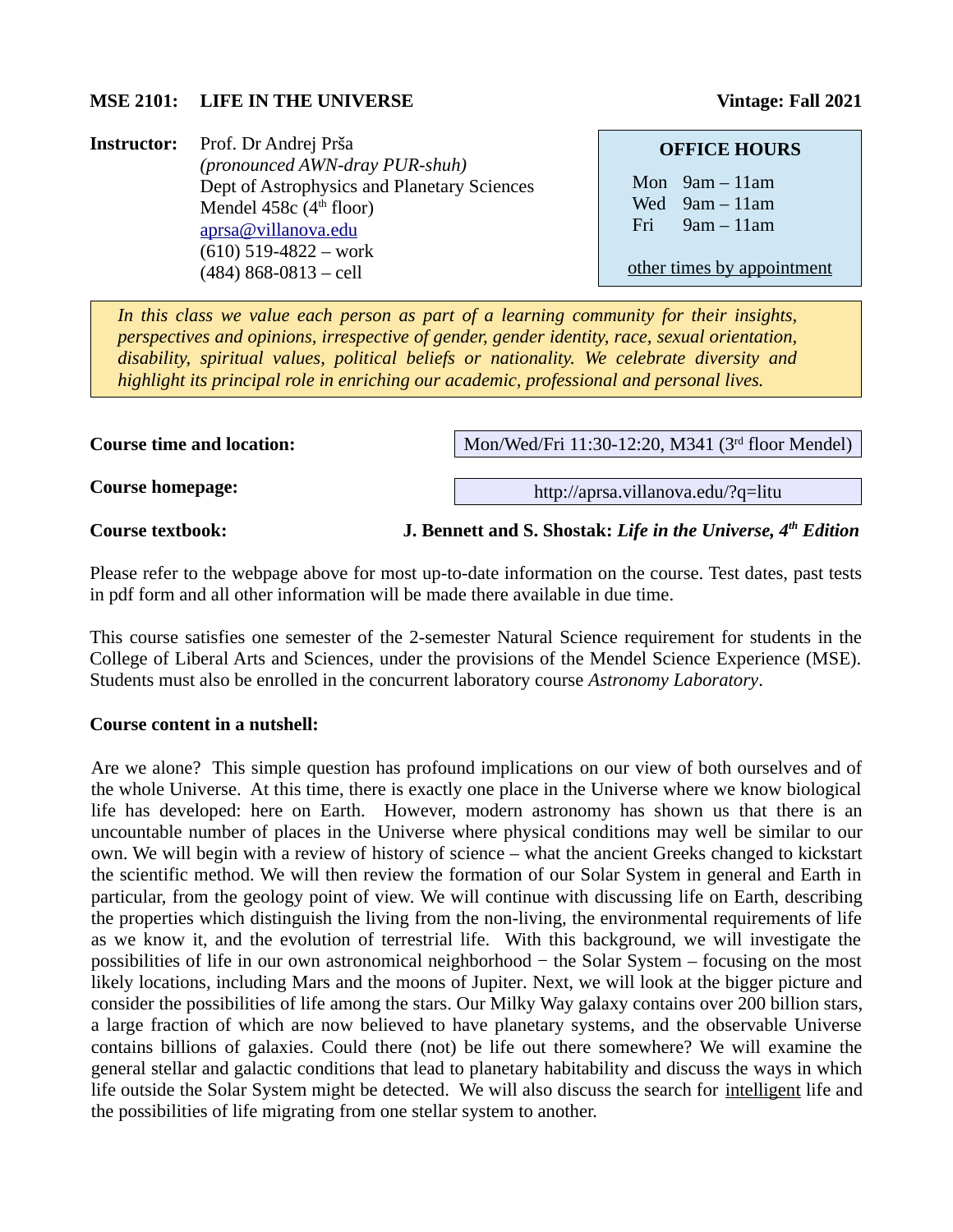### **Know your professor:**

Who am I and why I might be qualified to teach this course? I am a professor of Astrophysics, with  $\sim$ 20 years of professional experience teaching and doing research in the fields of computational astrophysics, stellar physics and exoplanetary astronomy. I am a member of the *Kepler* Science Working Group – a NASA mission dedicated to discovering planets around other stars. I am also involved in the Transiting Exoplanet Survey Satellite (*TESS*), galactic astrometry mission *Gaia*, and the Large Synoptic Survey Telescope (*LSST*). I hail from Slovenia, a small Alpine country in Europe. When teaching, I put foremost emphasis on critical thinking, causal deductive reasoning and scientific thought, and illustrate the power of science across history, geology, biology, physics and astronomy.

# **Course work and grading:**

Your final grade will reflect the scores you earn on **quizzes**, **tests** and **the final**.

- Every week (Monday but that's up for discussion) there will be an in-class quiz. Every quiz has 10 questions, with additional two questions for extra credit. Each quiz question is worth 10 points, 100 points total  $+$  20 points for extra credit;
- there will be two 45-min essay-type tests during the semester. These tests will have 5 questions, with an additional question for extra credit. Each question is worth 100 points, 500 points total + 100 points for extra credit;
- at the end of the semester there will be a **cumulative** final. The final will have 5 questions, with an additional question for extra credit. Each question is worth 200 points, 1000 points total + 200 points for extra credit;
- occasionally there may be other opportunities given for extra credit, such as an in-depth presentation of research topics and homeworks. Please see me to find out more about these opportunities.

If you do the math, you'll see that quizzes carry 1/3 of the grade, tests carry 1/3 of the grade, and the final carries 1/3 of the grade. Grading will be done according to the following breakdown:

| $0 - 56%$ | F    | 68-72% | $C$ - | 84-88%     | B     |
|-----------|------|--------|-------|------------|-------|
| 56-60%    | $D-$ | 72-76% |       | 88-92%     | $B+$  |
| 60-64%    | Ð    | 76-80% | $C+$  | 92-96%     | $A -$ |
| 64-68%    | D+   | 80-84% | В-    | $96-100\%$ |       |

### **Attendance:**

I will never insist on your presence in lecture, be it in person or remotely. There will be no attendance sheets and no penalties for missing the lecture. You never need to provide me with any evidence for missing any lectures. You are all adults and I will treat you as such. You take full responsibility for your actions.

That said… regular attendance is essential for uninterrupted understanding of course material. Since this course covers a significant amount of content in a not-so-significant amount of time, each missed class will hurt. Really hurt. The topics are not trivial and continuous work is required to remain on top of things.